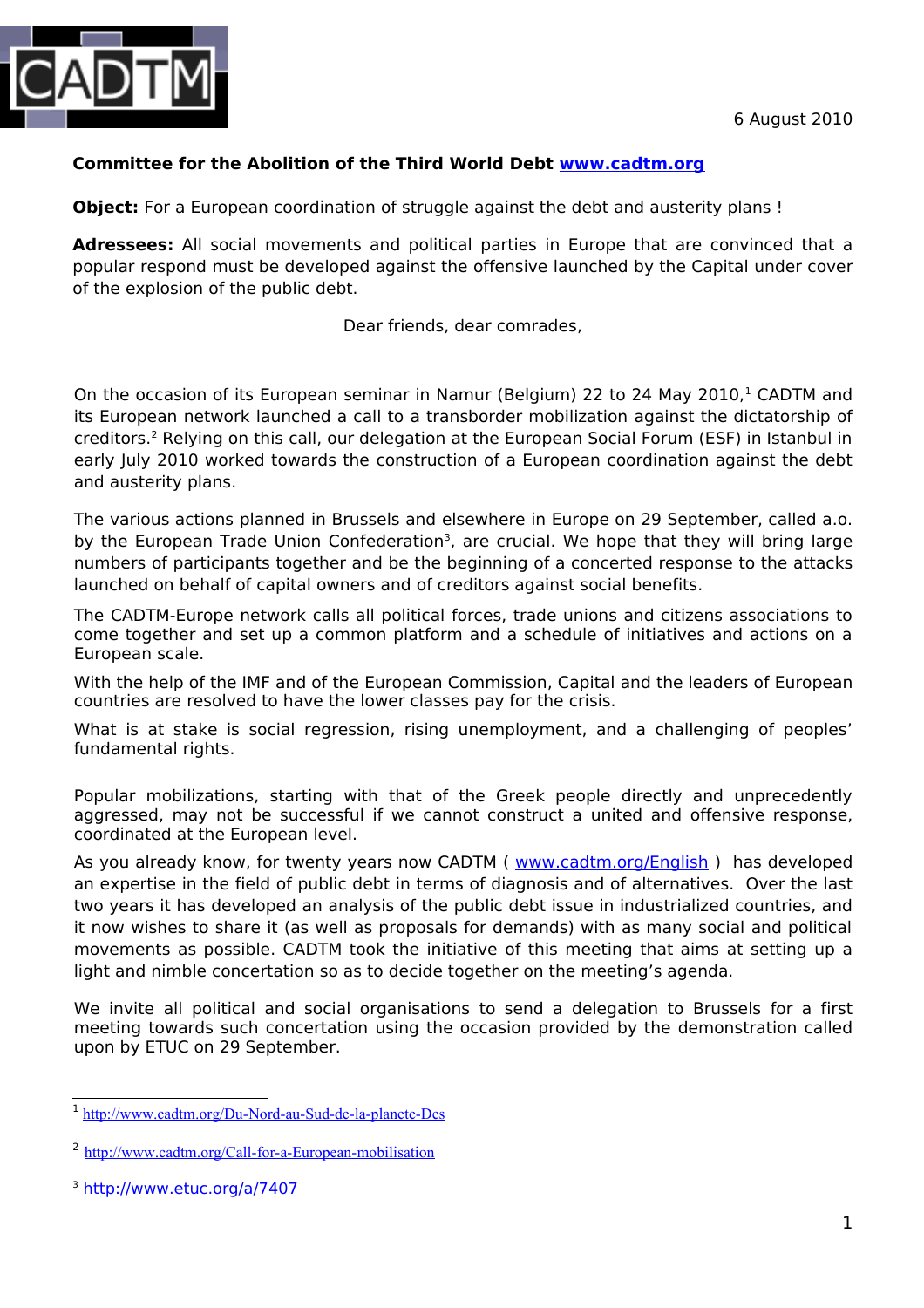### **Proposed meeting on 29 September from 8.30 am to 12.15 am in Brussels.**

(see agenda below)

**The venue has not yet been decided upon, we are loooking for a room for translation booths so as to insure good working conditions.**

A reminder will be sent in early September 2010 with a list of participating organizations. The venue will be notified asap. Organizers do not see to accommodation and meals. On the other hand, they do organize translation into at least two working languages: English and French. Each delegation will have to make sure that at least one of its members can translate into their national language from French or English.

We look forward to seeing you on 29 September and send you our best activist greetings, For the CADTM-Europe network,

Eric Toussaint and Myriam Bourgy, President and secretary general of CADTM Belgium Pascal Franchet and Sophie Perchellet, Vice-presidents of CADTM France ; Juan Tortosa, CADTM Switzerland, Jérôme Duval, CADTM Spain Giorgos Mitralias, Committee against the Debt (Greece)

Will you kindly fill the form on next page ? This will help practical organisation.

## **Proposed agenda:**

- 08.00: registration of participating organisations;
- 08.30: general debate on the crisis and on current mobilizations;
- 09.45 10.00: pause;

- 10.00–11.30 : proposal of common demands and of a schedule of initiatives and actions;

- 11.30 -12.15: setting up a liaison committee.
- End at 12.15

(The present agenda can of course be changed)